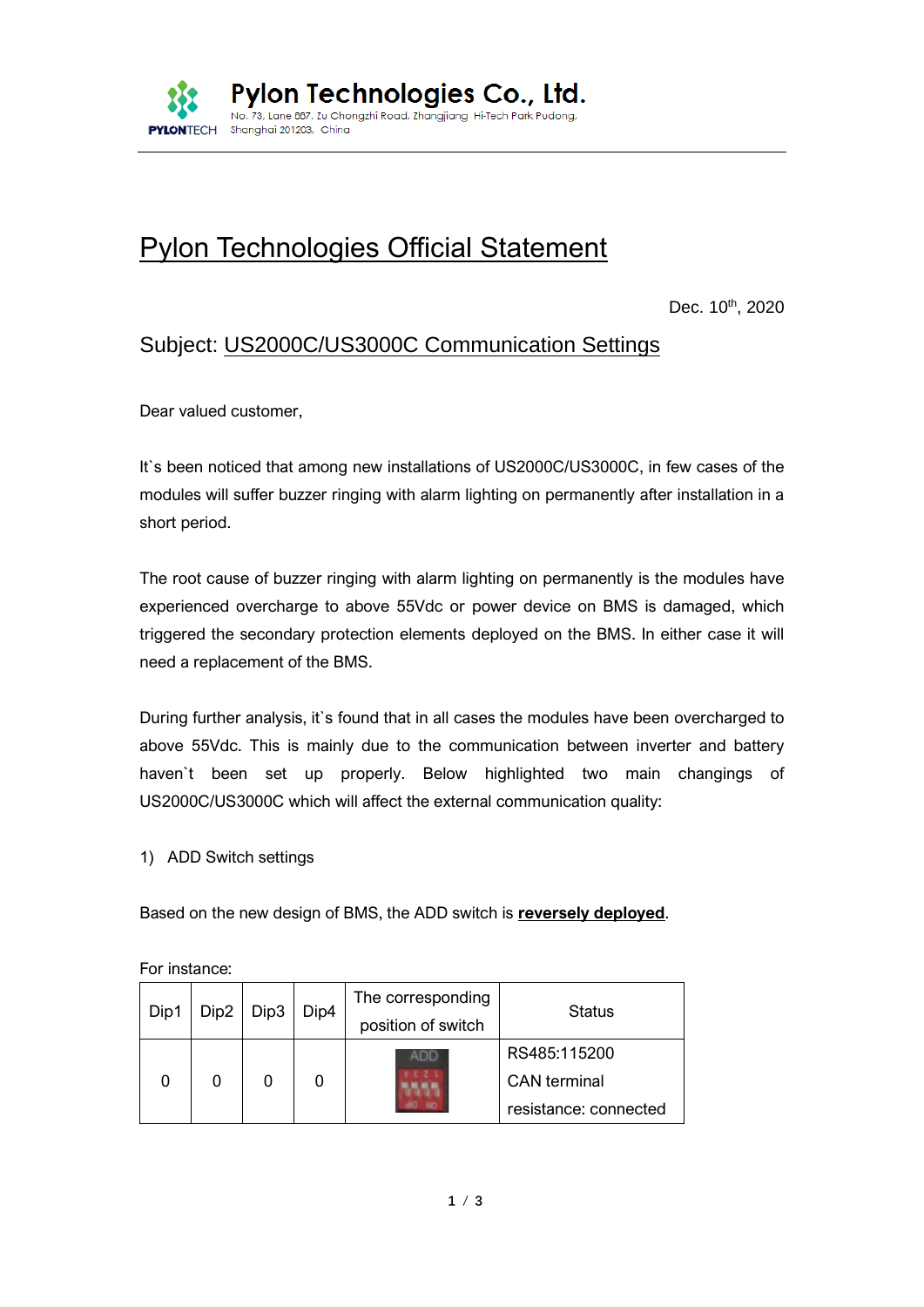

Pylon Technologies Co., Ltd.

No. 73, Lane 887, Zu Chonazhi Road, Zhangjiang Hi-Tech Park Pudona, Shanghai 201203, China

| O |  |  | RS485:9600            |          |
|---|--|--|-----------------------|----------|
|   |  |  | CAN                   | terminal |
|   |  |  | resistance: connected |          |
|   |  |  | RS485: 115200         |          |
|   |  |  | CAN                   | terminal |
|   |  |  | resistance: NONE      |          |

Which means if for the previous US2000/US3000, the inverter requires all ADD switch to DOWN position, then on US2000C/US3000C it shall change the ADD switch all to UP position. The default settings on ADD switch is all to UP position.

Dip1: RS485 baud rate: 1: 9600; 0: 115200. After change, please restart battery. Dip2: CAN terminal resistance on BMS side. 1: NONE. 0: connected. After change, no restart required. In single group mode, please keep dip2 at 0 position. For multi-groups, please refer to operation manual.

Dip3~4, reversed.

**If do not require RS485 baudrate changing OR no multiple groups using purpose. Please DONOT change the default ADD switch settings otherwise the communication with inverter will be affected.**

2) Communication cable configuration

Following below table, please make sure in any case **the Pin1/2/3 on both A/CAN and B/RS485 ports shall be NULL**. Otherwise the communication quality will be affected.

### Definition of RJ45 Port Pin

|                  | A/CAN                               | <b>B/RS485</b>         |  |  |  |
|------------------|-------------------------------------|------------------------|--|--|--|
| Pin1             | These pins shall be NULL.           |                        |  |  |  |
| Pin <sub>2</sub> | If not, may influence communication |                        |  |  |  |
| Pin <sub>3</sub> | between BMS and inverter.           |                        |  |  |  |
| Pin4             | CAN-H                               | CAN-H (single group)   |  |  |  |
| Pin <sub>5</sub> | CAH-L                               | CAN-L (single group)   |  |  |  |
| Pin <sub>6</sub> | CAN-GND                             | CAN-GND (single group) |  |  |  |
| Pin7             | 485A                                | 485A                   |  |  |  |
| Pin <sub>8</sub> | 485B                                | 485B                   |  |  |  |





Please also notice that **the pin order of GND is changed from Pin2 (US2000/US3000) to**